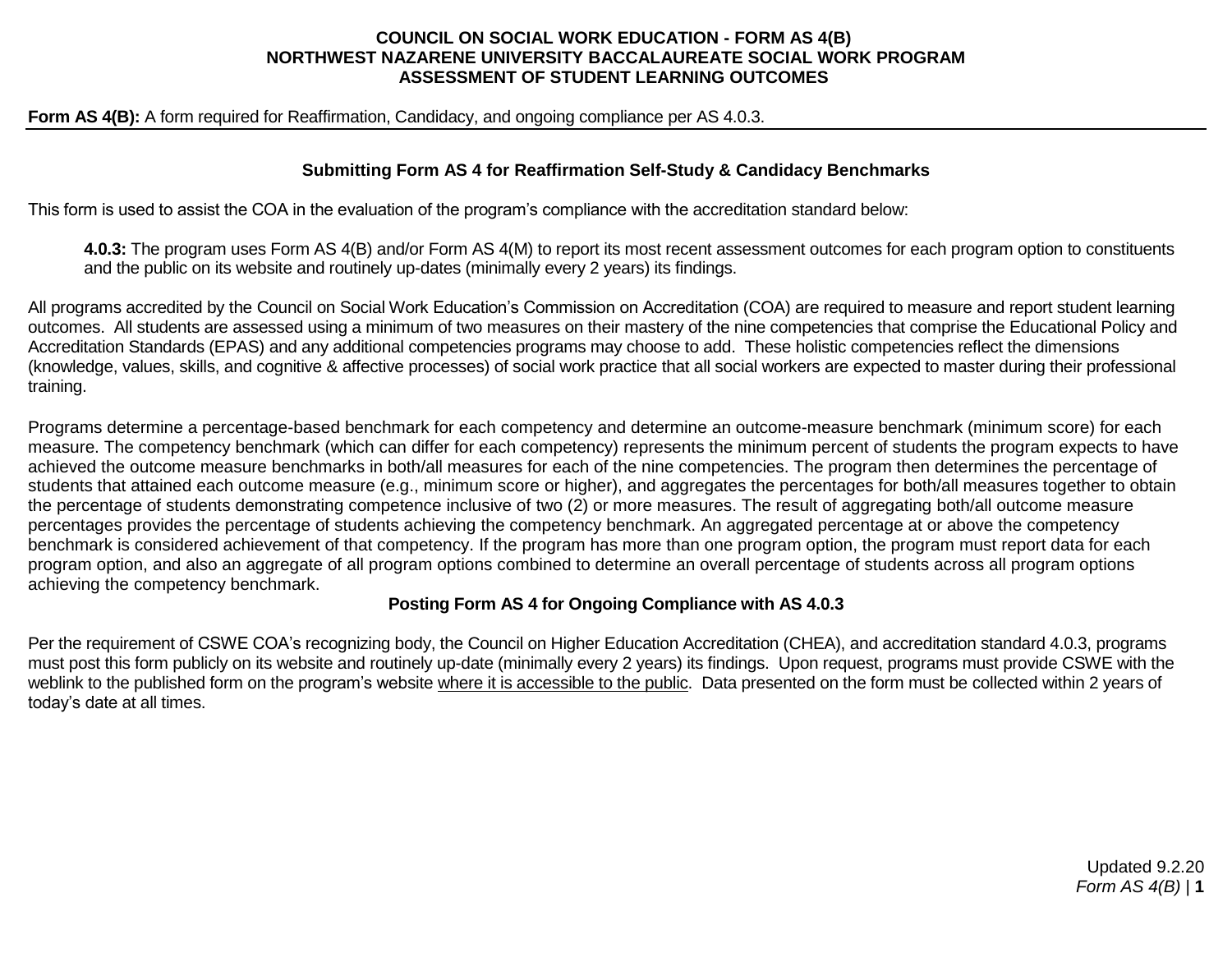# **Summary of the Program's Assessment Plan | Generalist Practice**

All students are assessed using a minimum of two measures on their mastery of the nine competencies that comprise the Educational Policy and Accreditation Standards of the Council on Social Work Education and any additional competencies programs may choose to add. Summarize the program's competency-based assessment plan. Programs may add/delete rows to accurately reflect the number measures included in the data presented.

| <b>Assessment Measure #1: Supervisor Final Field Evaluation</b>                              |                            |  |
|----------------------------------------------------------------------------------------------|----------------------------|--|
| Dimension(s) assessed:                                                                       | Knowledge, Values, Skills, |  |
|                                                                                              | Cognitive & Affective      |  |
|                                                                                              | Processes                  |  |
| When/where students are assessed:                                                            | <b>Field Placement</b>     |  |
| Who assessed student competence:                                                             | <b>Field Supervisor</b>    |  |
| Outcome Measure Benchmark (minimum score indicative of<br>achievement) for Competencies 1-9: | $4 =$ Competent $(C)$      |  |
| Competency Benchmark (percent of students the program                                        | 80%                        |  |
| expects to have achieved the minimum scores, inclusive of                                    |                            |  |
| all measures) for Competencies 1-9:                                                          |                            |  |
| Assessment Measure #2: Philosophy of Helping Paper                                           |                            |  |
| Dimension(s) assessed:                                                                       | Cognitive & Affective      |  |
|                                                                                              | Processes                  |  |
| When/where students are assessed:                                                            | SOWK4961 Final Capstone    |  |
|                                                                                              | Seminar                    |  |
| Who assessed student competence:                                                             | <b>Professor Altenbern</b> |  |
| Outcome Measure Benchmark (minimum score indicative of                                       | 80% (Competencies 1 & 2)   |  |
| achievement) for Competencies 1-9:                                                           |                            |  |
| Competency Benchmark (percent of students the program                                        | 80% (Competencies 1 & 2)   |  |
| expects to have achieved the minimum scores, inclusive of                                    |                            |  |
| all measures) for Competencies 1-9:                                                          |                            |  |
| <b>Assessment Measure #3: Policy Brief</b>                                                   |                            |  |
| Dimension(s) assessed:                                                                       | Knowledge                  |  |
| When/where students are assessed:                                                            | SOWK3750 Policy            |  |
| Who assessed student competence:                                                             | <b>Professor Altenbern</b> |  |
| Outcome Measure Benchmark (minimum score indicative of                                       | 80% (Competencies 3 & 5)   |  |
| achievement) for Competencies 1-9:                                                           |                            |  |
| Competency Benchmark (percent of students the program                                        | 80% (Competencies 3 & 5)   |  |
| expects to have achieved the minimum scores, inclusive of                                    |                            |  |
| all measures) for Competencies 1-9:                                                          |                            |  |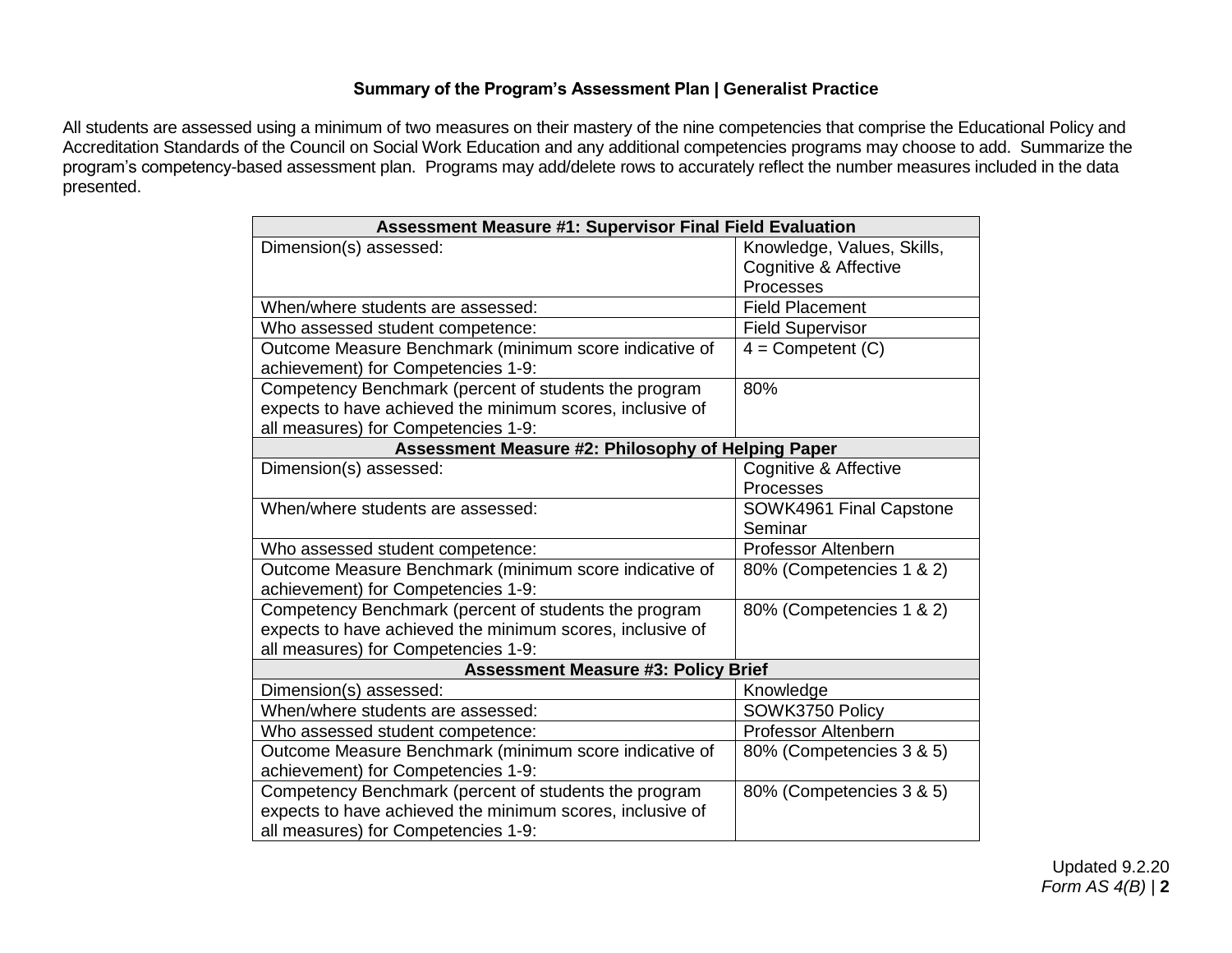| <b>Assessment Measure #4: Final Research Paper</b>         |                              |  |
|------------------------------------------------------------|------------------------------|--|
| Dimension(s) assessed:                                     | Knowledge, Cognitive &       |  |
|                                                            | <b>Affective Processes</b>   |  |
| When/where students are assessed:                          | SOWK3970 Research            |  |
| Who assessed student competence:                           | <b>Professor Curran</b>      |  |
| Outcome Measure Benchmark (minimum score indicative of     | 80% (Competencies 4)         |  |
| achievement) for Competencies 1-9:                         |                              |  |
| Competency Benchmark (percent of students the program      | 80% (Competencies 4)         |  |
| expects to have achieved the minimum scores, inclusive of  |                              |  |
| all measures) for Competencies 1-9:                        |                              |  |
| Assessment Measure #5: Generalist Intervention Model Paper |                              |  |
| Dimension(s) assessed:                                     | Knowledge, Cognitive &       |  |
|                                                            | <b>Affective Processes</b>   |  |
| When/where students are assessed:                          | SOWK3550 Methods I           |  |
| Who assessed student competence:                           | Professor Stensgaard         |  |
| Outcome Measure Benchmark (minimum score indicative of     | 80% (Competencies 6, 7, 8, & |  |
| achievement) for Competencies 1-9:                         | 9)                           |  |
| Competency Benchmark (percent of students the program      | 80% (Competencies 6, 7, 8, & |  |
| expects to have achieved the minimum scores, inclusive of  | 9)                           |  |
| all measures) for Competencies 1-9:                        |                              |  |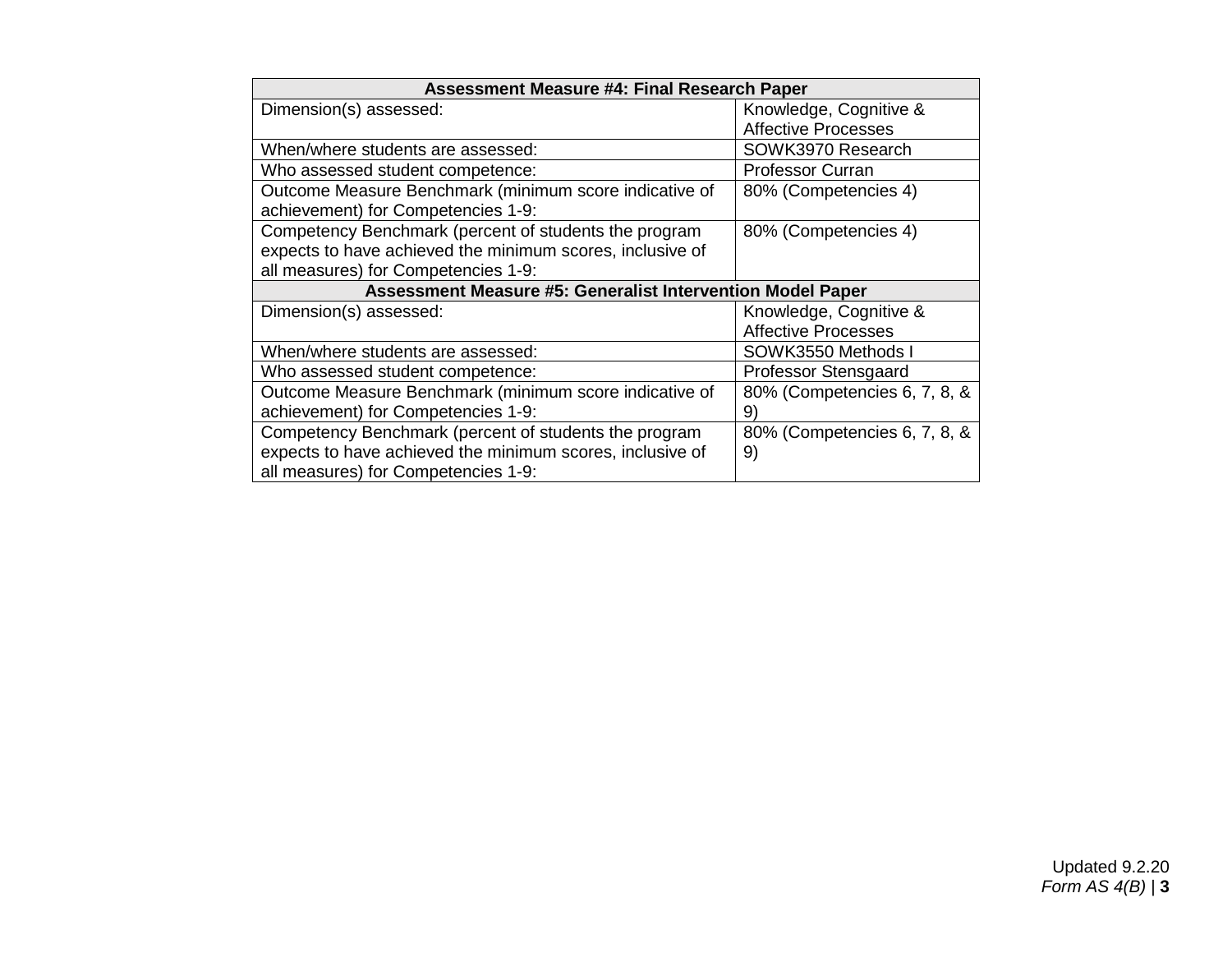# **Directions for completing Form AS 4**

Indicate the benchmark percentage for each competency. The competency benchmark is the percent of students the program expects to have achieved both/all outcome measure benchmarks. Programs calculate the percentage of students achieving each outcome measure benchmark, then calculate the percentage of students achieving each competency inclusive of two or more measures for each program option. Programs with multiple program options must present data for each program option, and in aggregate inclusive of all program options per competency. Programs may add/delete columns to accurately reflect the number of program options offered. *This is a required form.* The assessment data table may be altered to accurately reflect the number of program options offered and additional program-developed competencies program. However, beyond these formatting alternations, the program may not alter the content of this form.

| <b>COMPETENCY</b>                                                                                  | <b>COMPETENCY BENCHMARK (%)</b>  | PERCENTAGE OF STUDENTS<br><b>ACHIEVING BENCHMARK</b> |
|----------------------------------------------------------------------------------------------------|----------------------------------|------------------------------------------------------|
|                                                                                                    |                                  | <b>Only Program Option</b>                           |
|                                                                                                    |                                  | $n = 4-26$                                           |
| <b>Competency 1: Demonstrate Ethical and</b><br><b>Professional Behavior</b>                       | 80% of students will demonstrate | Measure #1: 50% +                                    |
|                                                                                                    | competence based on 2 measures   | Measure #2: 91.67%                                   |
|                                                                                                    |                                  | $= 81.25%$                                           |
| <b>Competency 2: Engage Diversity and</b><br><b>Difference in Practice</b>                         | 80% of students will demonstrate | Measure #1: $50\% +$                                 |
|                                                                                                    | competence based on 2 measures   | Measure #2: 91.67%                                   |
|                                                                                                    |                                  | $= 81.25%$                                           |
| <b>Competency 3: Advance Human Rights and</b>                                                      | 80% of students will demonstrate | Measure #1: 100% +                                   |
| Social, Economic, and Environmental Justice                                                        | competence based on 2 measures   | Measure #3: 92.3%                                    |
|                                                                                                    |                                  | $= 93.3%$                                            |
| <b>Competency 4: Engage in Practice-informed</b><br><b>Research and Research-informed Practice</b> | 80% of students will demonstrate | Measure $#1: 75\% +$                                 |
|                                                                                                    | competence based on 2 measures   | Measure #4: 88.9%                                    |
|                                                                                                    |                                  | $= 86.4%$                                            |
| <b>Competency 5: Engage in Policy Practice</b>                                                     | 80% of students will demonstrate | Measure #1: 75% +                                    |
|                                                                                                    | competence based on 2 measures   | Measure #3: 92.3%                                    |
|                                                                                                    |                                  | $= 90\%$                                             |
| Competency 6: Engage with Individuals,                                                             | 80% of students will demonstrate | Measure #1: $50\% +$                                 |
| Families, Groups, Organizations, and                                                               | competence based on 2 measures   | Measure #5: 100%                                     |
| <b>Communities</b>                                                                                 |                                  | $= 88.9\%$                                           |
| Competency 7: Assess Individuals, Families,<br><b>Groups, Organizations, and Communities</b>       | 80% of students will demonstrate | Measure #1: $50\% +$                                 |
|                                                                                                    | competence based on 2 measures   | Measure #5: 100%                                     |
|                                                                                                    |                                  | $= 88.9%$                                            |

#### **Assessment Data Collected during the Academic Year (2020-2021)**

Updated 9.2.20 *Form AS 4(B)* | **4**